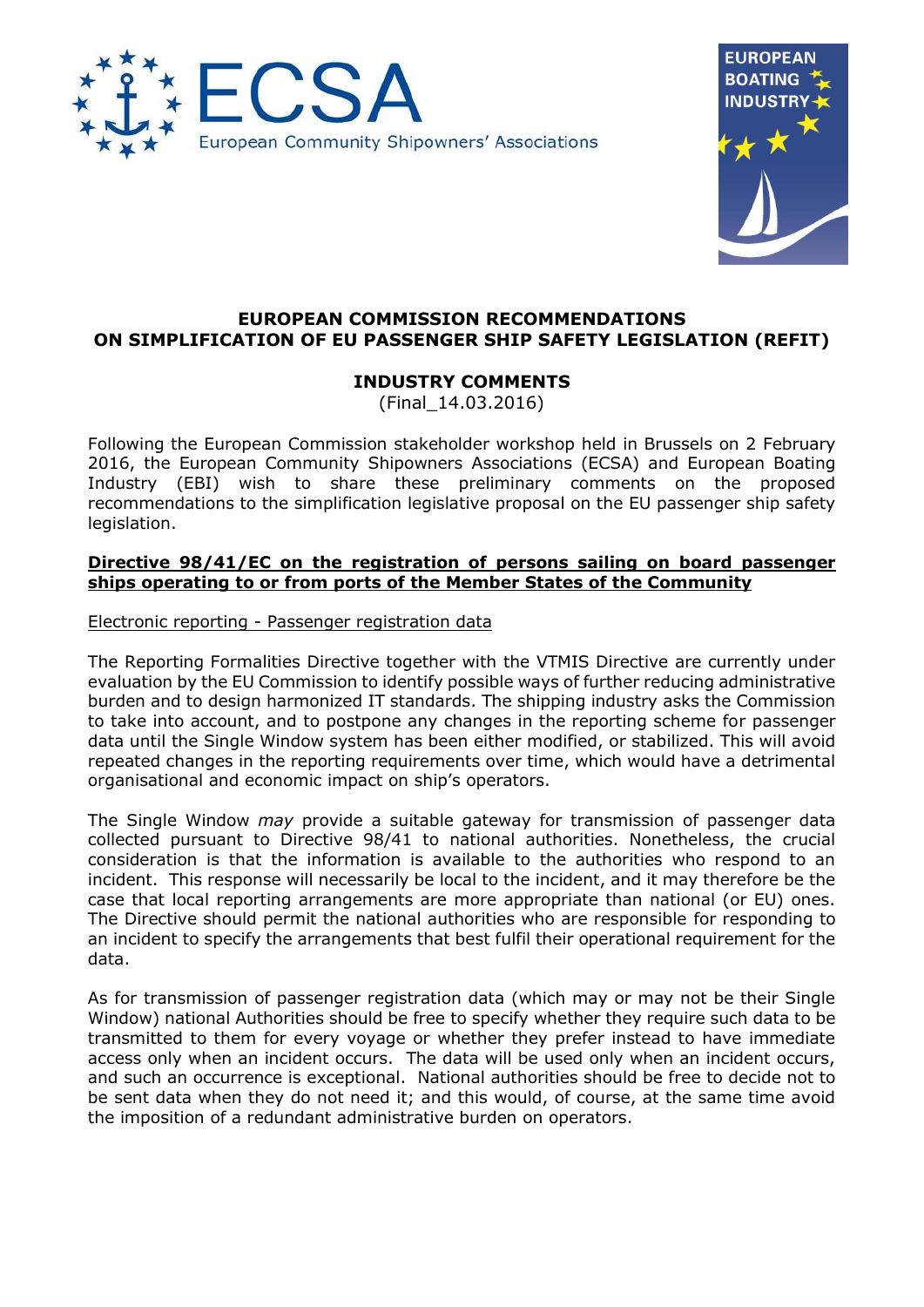Similarly, some operators operating on seasonal schedule on vessels below 300GT may experience some difficulties to register in advance. In that case, it is recommended to remain with local recordings.

In addition, specific attention should be paid to maintaining the flexibility of boarding operations: in order to allow last-minute passengers to board, recording should be allowed up to and including actual departure, not until departure.

It is worth recalling that the registration regime in Directive 98/41 is different from the reporting regimes covered by the National Single Window. The purpose of those other reporting regimes is to provide information to national authorities to enable them to decide whether to act (e.g. whether to inspect a ship) or not. The purpose of the data registered under Directive 98/41, by contrast, is to assist national authorities when they have already decided to act. Different arrangements for the two regimes may be entirely appropriate, and not represent "double reporting".

#### Nationality data – Passenger registration data

The shipping industry would query the proposal to require passengers to declare their nationality (and to require ferry and cruise operators to record it) for maritime safety purposes. It is not clear how information about passengers' nationality will assist a search and rescue operation, nor in the recovery of casualties after an incident. Search and rescue authorities will surely treat all passengers and crew equally, regardless of their nationality; and, as nationality is not associated with any bodily characteristics, it cannot assist in the identification of casualties. It is important that maritime safety registration regimes are not misused for other purposes, such as immigration control.

Some cruise lines and ferry operators do already record their passengers' nationality, as well as various other data besides, for the purposes of customer service, marketing, and (in some instances) compliance with immigration requirements. The fact that they do so does not make the information relevant to search and rescue or to other safety operations. Directive 98/41 is concerned solely with maritime safety.

#### **Directive 1999/35/EC on a system of mandatory surveys for the safe operation of regular ro-ro ferry and high-speed passenger craft services**

The shipping industry suggests to remove the notion of 'unscheduled' surveys from Annex IV and replacing it by a requirement that such surveys shall be occasionally carried out in an unannounced manner. Furthermore, there is a need to clarify that the ships subject to this Directive are ships exclusively engaged on international voyages and national class A voyages.

Another concern is related to the definition of scheduled service between two ports. According to this directive, a ship that changes its national scheduled service between two other national ports is now subject to repeat all the inspections required under the Directive. This is an undoubtedly case of overlapping of inspections. We suggest, for ship engaged on national voyages to change the definition in "scheduled service between ports inside a national sea area as identified by the Member State".

# **Directive 2009/45/EC on safety rules and standards for passenger ships**

1. Aligning requirements with aluminium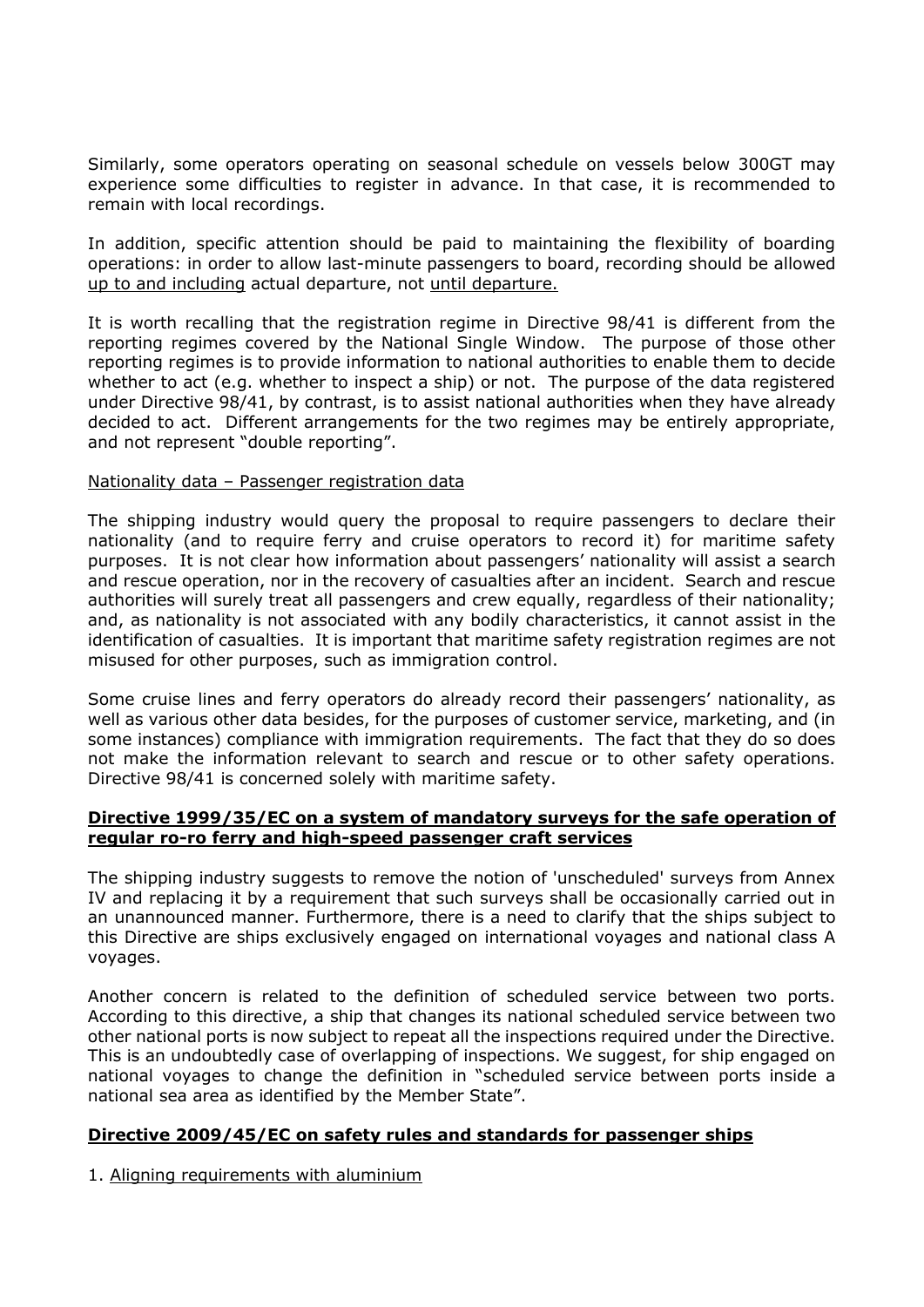Whilst the large majority of Member States certify ships made of aluminium equivalent to steel and consequently within the scope of Directive 2009/45/EU, the shipping industry is concerned about the Commission's clarification on aluminium built ships equivalent to steelbuilt ships; of particular concern relates to the fire insulation requirements according to SOLAS, which are found impracticable for small ships above 24m.

For instance, the evacuation time on vessels up to 35m in length is only several minutes, i.e. much shorter than for larger ships. The shipping industry believes that the fire insulation requirements need to be in line with the evacuation time. Low risk areas are identified for instance as the deck over compartment without risks to set on fire or the staircases between decks. It is therefore recommended to limit the fire insulation A30/60 to the areas with a risk of fire, such as the engine rooms and other high fire risk areas.

Higher insulation requirements combined with steel crowns as required by the Directive will increase the vessel's weight to the extent that aluminium will no longer offer the weight improvement qualities compared to steel vessels. The weight increase in the upper structure of the vessel will also modify the ship's stability, opening new areas of concern for shipbuilding. Looking at ship operations, the weight increase will result in increased fuel consumption and increased engine emissions.

Moreover, the insulation of shipside or windows in passenger lounges in way of the life rafts as required by the Directive is deemed unnecessary. If a fire happens in the muster station (or assembly station), the evacuation would not be possible regardless of shipside and window insulation.

From a general prospective, the fact that exclusively aluminium-built ships should have equivalent standards as steel ships is questionable. Indeed, the EMSA study (Annexes 1 and 2 to COM(2015) 508 final) seems to indicate than those aluminium ships are already safer than wood or FRP ships. In this respect, the Commission should consider the necessity to develop an EU non-steel or non-aluminium craft operational code to regulate the passenger service of this kind of ships for the sake of both safety and fair commercial competition.

# 2. Proposed phase-in period for existing aluminium fleet

The shipping industry considers it is not economically and technically feasible to modify existing aluminium vessels in order to bring them in compliance with the proposed equivalency rules; in this respect the EMSA study seems to have underestimated the retrofit costs of those ship to have them complying with Directive 2009/45/EU. There is a clear risk that shipowners and operators will shift their orders to vessels built in other materials, such as FRP – fibre reinforced plastic and wood, and/or to aluminium vessels below 24m with increased number of passengers on board. This would in addition create a significant loss for European shipyards specialized in building aluminium passenger vessels whereas the REFIT is supposed to simplify "existing regulatory provision without changing their substance", it is not the case for those aluminium ships.

# 3. Scope starting at 24m in length

The shipping industry considers that smaller passenger vessels from 15m up to 35m in length or 300GT or 250 passengers should be treated in a differentiated way with regard to larger passenger ships, ferries and RO-PAX vessels.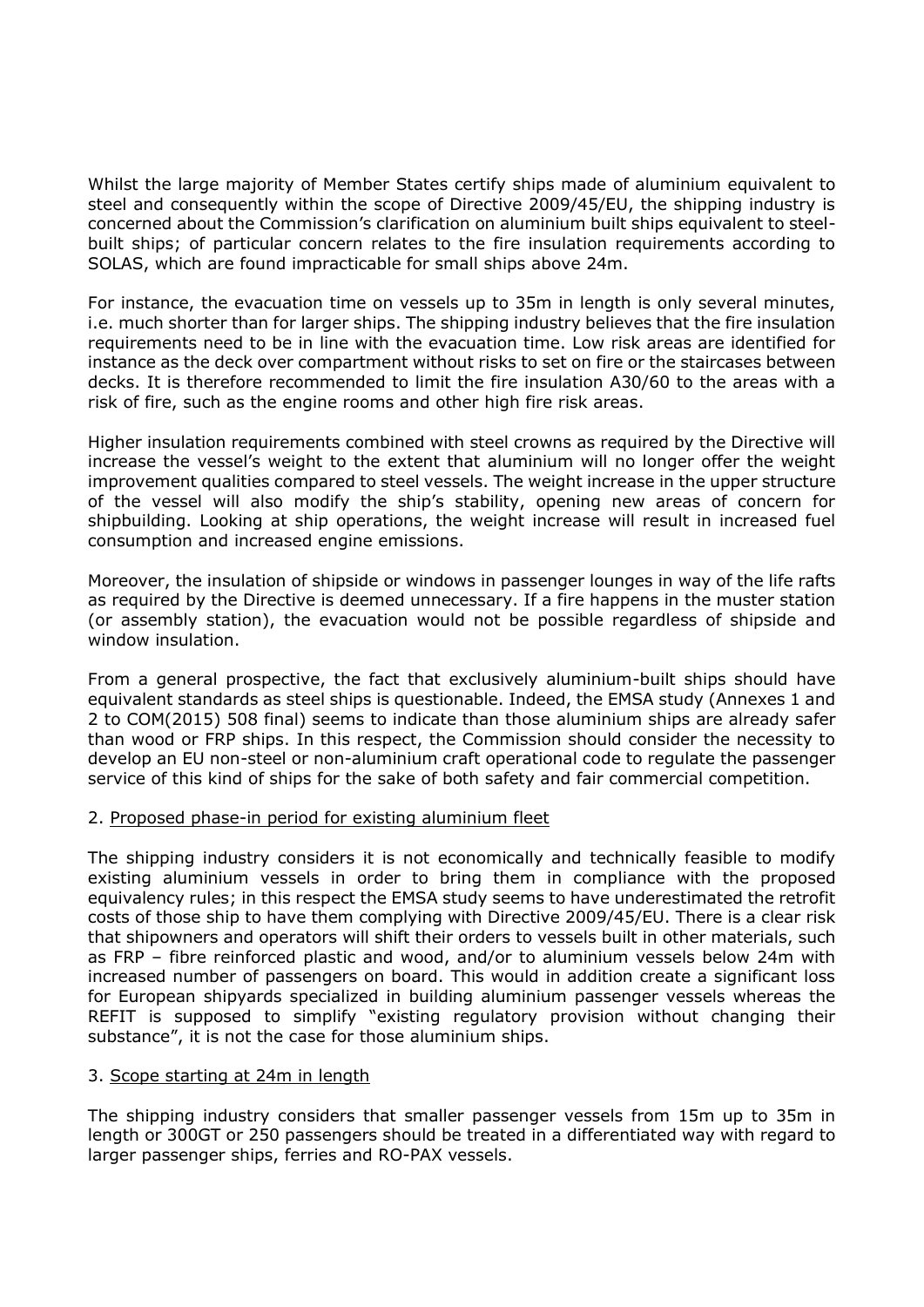Requirements deemed prescriptive for vessels below 24m are equally prescriptive and difficult to implement on vessels between 24 and 35m. By proposing to exclude vessels below 24m from the Directive's scope, the shipping industry questions the risk that the EU legislation would artificially create a gap in safety requirements applied below and above 24m, possibly resulting in shipowners and operators shifting orders to smaller vessels (up to 24m) with an increased number of passengers taken on board, and an increased air pollution due to the increase of propulsion power needed.

Furthermore the justification that there is no internal market for ships below 24m so they are best regulated at national level can be questioned. Experience in the recreational craft sector showed that harmonising safety and environmental requirements was key to the development of the internal market for such vessels.

#### 4. Sea areas definitions

It is suggested that the Directive would not apply to ships sailing in areas other than sea areas, as defined by the Member States. The shipping industry proposes to clarify that the ships engaged in voyages inside the baseline as defined by the 1982 Montego Bay Convention (i.e. internal waters and sheltered waters) should be applied.

In addition, a clear exemption regime under this directive should be established for ships operating inside base line.

#### 5. New drafting of the Annex I requirements

The shipping industry supports that the Annex I needs to be updated and aligned on the current international conventions.

In light of the concerns expressed about prescriptive requirements for smaller passenger vessels (range up to 35m or 300 GT or 250 passengers – to be defined), the shipping industry believes there would be a clear gain for the EU legislation to develop an Annex I.a. for this range of vessels built in aluminium or steel.

#### 6. Granted exemptions

Looking at the high number of exemptions granted for short range navigation (classes C and D), the shipping industry wonders whether the current requirements are adapted to that type of navigation. All justifications remind the fact that class C and D ships are operated in favourable weather conditions, with good visibility and daylight, in sheltered areas, usually on short voyages and with rescue facility readily available.

# **Development of an EU Small Craft Operational Code**

The shipping industry supports this approach for vessels below 24m and wishes to participate in the future work to be carried out at EU level.

# **Related general comment on the ID-control requirement in Sweden**

Sweden has enlarged the implementation of Directive 98/41/EU to in addition also check the identification against the passenger list "if there is a risk that there might be persons onboard travelling under false identity".